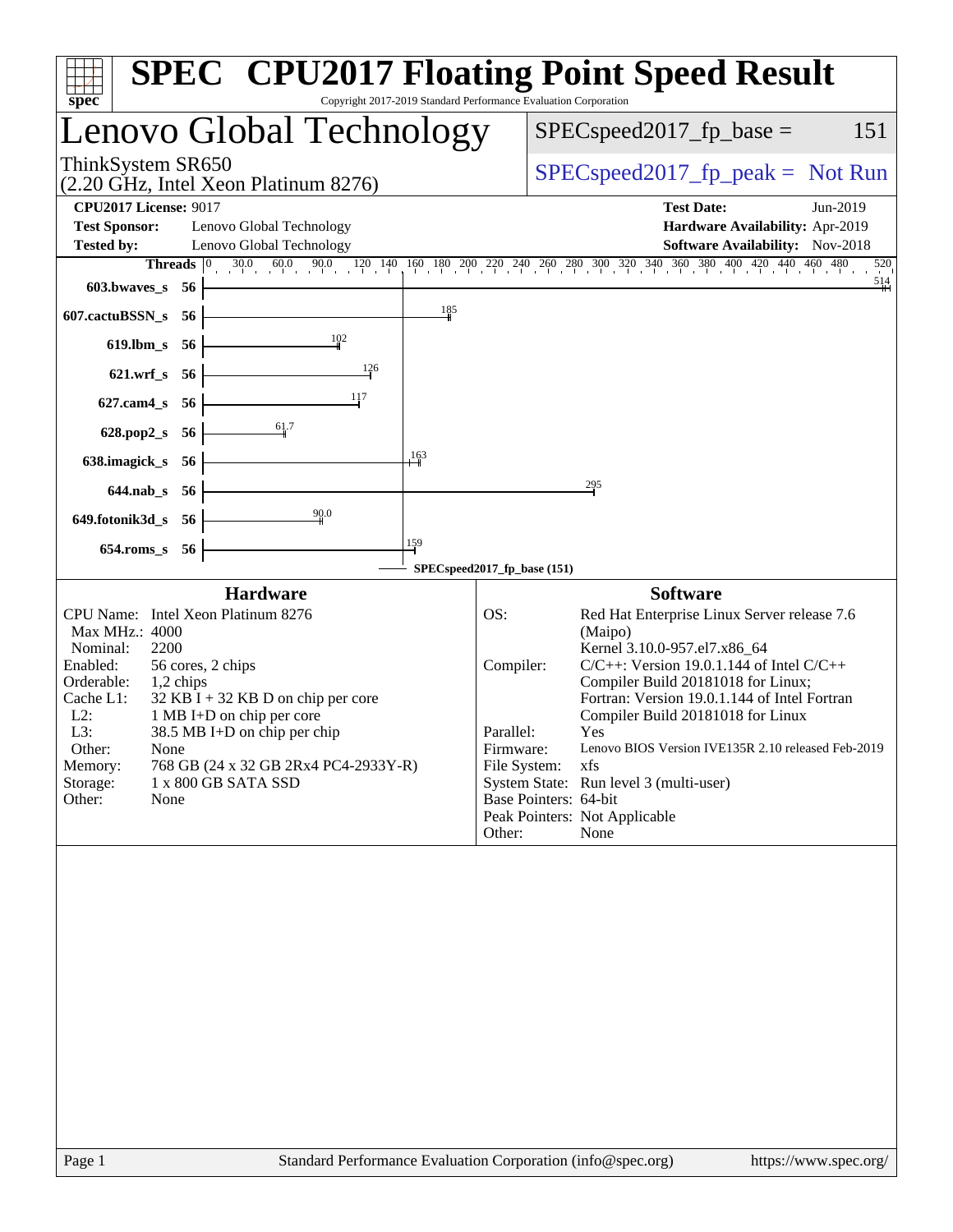

#### **[SPEC CPU2017 Floating Point Speed Result](http://www.spec.org/auto/cpu2017/Docs/result-fields.html#SPECCPU2017FloatingPointSpeedResult)** Copyright 2017-2019 Standard Performance Evaluation Corporation

### Lenovo Global Technology

ThinkSystem SR650<br>  $SPEC speed2017$  [p\_peak = Not Run  $SPEC speed2017_f p\_base = 151$ 

(2.20 GHz, Intel Xeon Platinum 8276)

**[Test Sponsor:](http://www.spec.org/auto/cpu2017/Docs/result-fields.html#TestSponsor)** Lenovo Global Technology **[Hardware Availability:](http://www.spec.org/auto/cpu2017/Docs/result-fields.html#HardwareAvailability)** Apr-2019 **[Tested by:](http://www.spec.org/auto/cpu2017/Docs/result-fields.html#Testedby)** Lenovo Global Technology **[Software Availability:](http://www.spec.org/auto/cpu2017/Docs/result-fields.html#SoftwareAvailability)** Nov-2018

**[CPU2017 License:](http://www.spec.org/auto/cpu2017/Docs/result-fields.html#CPU2017License)** 9017 **[Test Date:](http://www.spec.org/auto/cpu2017/Docs/result-fields.html#TestDate)** Jun-2019

#### **[Results Table](http://www.spec.org/auto/cpu2017/Docs/result-fields.html#ResultsTable)**

|                                   | <b>Base</b>    |         |                |                | <b>Peak</b> |                |            |                |                |              |                |              |                |              |
|-----------------------------------|----------------|---------|----------------|----------------|-------------|----------------|------------|----------------|----------------|--------------|----------------|--------------|----------------|--------------|
| <b>Benchmark</b>                  | <b>Threads</b> | Seconds | Ratio          | <b>Seconds</b> | Ratio       | <b>Seconds</b> | Ratio      | <b>Threads</b> | <b>Seconds</b> | <b>Ratio</b> | <b>Seconds</b> | <b>Ratio</b> | <b>Seconds</b> | <b>Ratio</b> |
| 603.bwayes s                      | 56             | 115     | 512            | 114            | 518         | 115            | 514        |                |                |              |                |              |                |              |
| 607.cactuBSSN s                   | 56             | 89.9    | 185            | 89.3           | 187         | 90.4           | 184        |                |                |              |                |              |                |              |
| $619.1$ bm s                      | 56             | 51.1    | 102            | 50.9           | 103         | 51.8           | 101        |                |                |              |                |              |                |              |
| $621.wrf$ s                       | 56             | 105     | 126            | 105            | 127         | 105            | 126        |                |                |              |                |              |                |              |
| $627$ .cam $4$ <sub>S</sub>       | 56             | 75.5    | 117            | 75.3           | 118         | 75.4           | <u>117</u> |                |                |              |                |              |                |              |
| $628.pop2_s$                      | 56             | 191     | 62.1           | 195            | 60.8        | <u>192</u>     | 61.7       |                |                |              |                |              |                |              |
| 638.imagick_s                     | 56             | 88.8    | 163            | 92.7           | 156         | 88.3           | 163        |                |                |              |                |              |                |              |
| $644$ .nab s                      | 56             | 59.3    | <u>295</u>     | 59.2           | 295         | 59.3           | 294        |                |                |              |                |              |                |              |
| 649.fotonik3d_s                   | 56             | 101     | 90.0           | 103            | 88.1        | 101            | 90.1       |                |                |              |                |              |                |              |
| $654$ .roms s                     | 56             | 98.8    | 159            | 99.1           | 159         | 98.6           | 160        |                |                |              |                |              |                |              |
| $SPEC speed2017$ fp base =<br>151 |                |         |                |                |             |                |            |                |                |              |                |              |                |              |
| $SPECspeed2017_fp\_peak =$        |                |         | <b>Not Run</b> |                |             |                |            |                |                |              |                |              |                |              |

Results appear in the [order in which they were run.](http://www.spec.org/auto/cpu2017/Docs/result-fields.html#RunOrder) Bold underlined text [indicates a median measurement](http://www.spec.org/auto/cpu2017/Docs/result-fields.html#Median).

#### **[Operating System Notes](http://www.spec.org/auto/cpu2017/Docs/result-fields.html#OperatingSystemNotes)**

Stack size set to unlimited using "ulimit -s unlimited"

### **[General Notes](http://www.spec.org/auto/cpu2017/Docs/result-fields.html#GeneralNotes)**

Environment variables set by runcpu before the start of the run: KMP\_AFFINITY = "granularity=fine,compact" LD\_LIBRARY\_PATH = "/home/cpu2017-1.0.5-ic19.0u1/lib/intel64" OMP\_STACKSIZE = "192M"

 Binaries compiled on a system with 1x Intel Core i9-7900X CPU + 32GB RAM memory using Redhat Enterprise Linux 7.5 Transparent Huge Pages enabled by default Prior to runcpu invocation Filesystem page cache synced and cleared with: sync; echo 3> /proc/sys/vm/drop\_caches NA: The test sponsor attests, as of date of publication, that CVE-2017-5754 (Meltdown) is mitigated in the system as tested and documented. Yes: The test sponsor attests, as of date of publication, that CVE-2017-5753 (Spectre variant 1) is mitigated in the system as tested and documented. Yes: The test sponsor attests, as of date of publication, that CVE-2017-5715 (Spectre variant 2) is mitigated in the system as tested and documented. Yes: The test sponsor attests, as of date of publication, that CVE-2018-3640 (Spectre variant 3a) is mitigated in the system as tested and documented. Yes: The test sponsor attests, as of date of publication, that CVE-2018-3639 (Spectre variant 4) is mitigated in the system as tested and documented.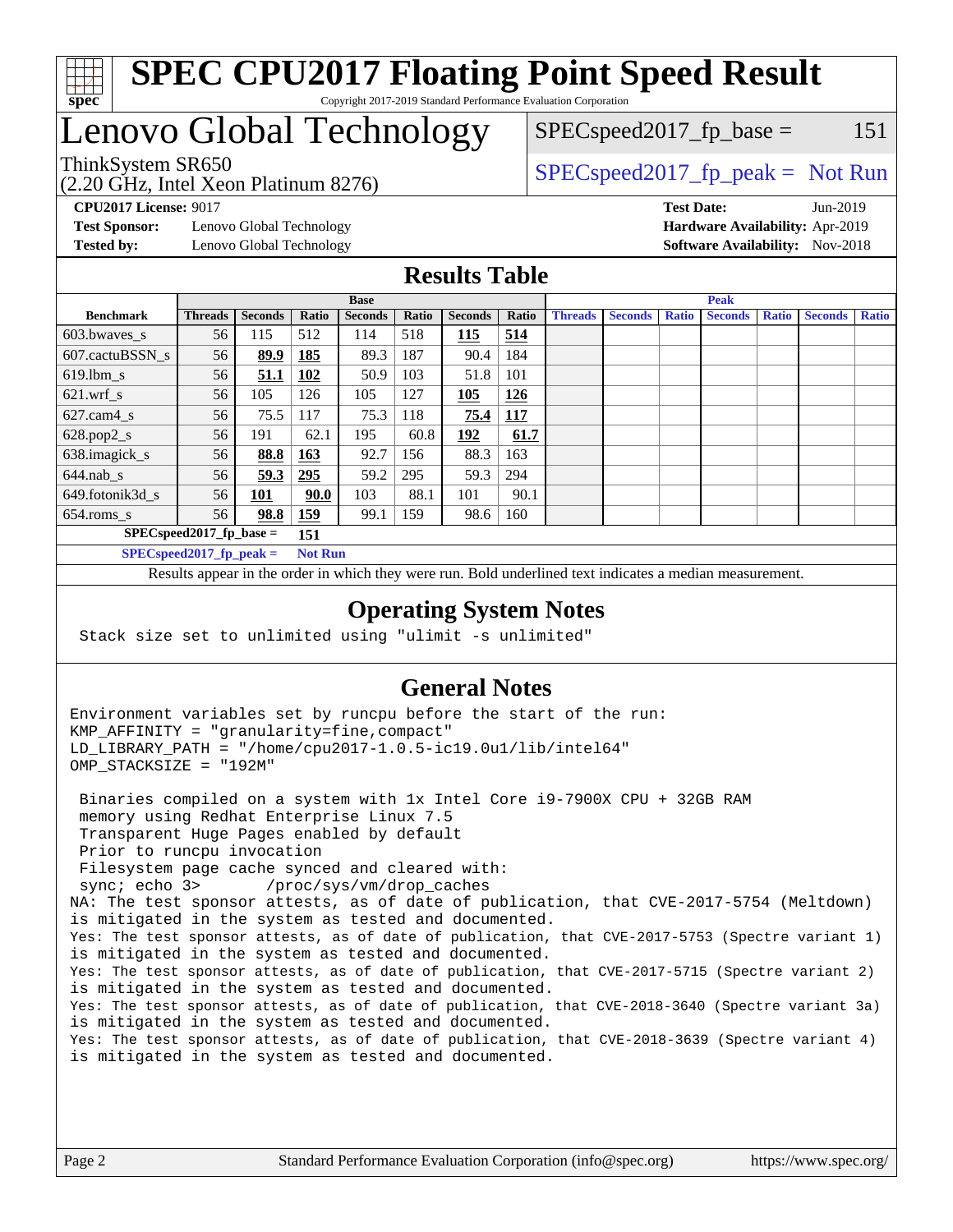| Copyright 2017-2019 Standard Performance Evaluation Corporation<br>$spec^*$<br>Lenovo Global Technology<br>$SPEC speed2017_fp\_base =$<br>ThinkSystem SR650<br>$SPEC speed2017fr peak = Not Run$<br>(2.20 GHz, Intel Xeon Platinum 8276)<br><b>CPU2017 License: 9017</b><br><b>Test Date:</b><br>Jun-2019<br>Hardware Availability: Apr-2019<br><b>Test Sponsor:</b><br>Lenovo Global Technology<br><b>Tested by:</b><br><b>Software Availability:</b> Nov-2018<br>Lenovo Global Technology<br><b>Platform Notes</b><br>BIOS configuration:<br>Choose Operating Mode set to Maximum Performance<br>Choose Operating Mode set to Custom Mode<br>C-states set to Legacy<br>Hyper-Threading set to Disable<br>Adjacent Cache Prefetch set to Disable<br>Stale AtoS set to Enable<br>Sysinfo program /home/cpu2017-1.0.5-ic19.0ul/bin/sysinfo<br>Rev: r5974 of 2018-05-19 9bcde8f2999c33d61f64985e45859ea9<br>running on localhost.localdomain Mon Jun 10 18:44:43 2019<br>SUT (System Under Test) info as seen by some common utilities.<br>For more information on this section, see<br>https://www.spec.org/cpu2017/Docs/config.html#sysinfo<br>From /proc/cpuinfo<br>model name: $Intel(R)$ Xeon $(R)$ Platinum 8276 CPU @ 2.20GHz<br>"physical id"s (chips)<br>2<br>56 "processors"<br>cores, siblings (Caution: counting these is hw and system dependent. The following<br>excerpts from /proc/cpuinfo might not be reliable. Use with caution.)<br>cpu cores : 28<br>siblings : 28<br>28 29 30<br>physical 1: cores 0 1 2 3 4 5 6 8 9 10 11 12 13 14 16 17 18 19 20 21 22 24 25 26 27<br>28 29 30<br>From 1scpu:<br>Architecture:<br>x86_64<br>$32$ -bit, $64$ -bit<br>$CPU$ op-mode( $s$ ):<br>Little Endian<br>Byte Order:<br>56<br>CPU(s):<br>On-line CPU(s) list:<br>$0 - 55$<br>Thread(s) per core:<br>1<br>Core(s) per socket:<br>28<br>2<br>Socket(s):<br>$\overline{2}$<br>NUMA node(s):<br>Vendor ID:<br>GenuineIntel<br>CPU family:<br>6<br>Model:<br>85<br>Model name:<br>$Intel(R) Xeon(R) Platinum 8276 CPU @ 2.20GHz$<br>Stepping:<br>6<br>2200.000<br>CPU MHz:<br>4400.00<br>BogoMIPS:<br>Virtualization:<br>$VT - x$<br>Lld cache:<br>32K<br>(Continued on next page)<br>Standard Performance Evaluation Corporation (info@spec.org)<br>https://www.spec.org/ | <b>SPEC CPU2017 Floating Point Speed Result</b>                                     |  |  |  |  |     |  |  |  |
|-----------------------------------------------------------------------------------------------------------------------------------------------------------------------------------------------------------------------------------------------------------------------------------------------------------------------------------------------------------------------------------------------------------------------------------------------------------------------------------------------------------------------------------------------------------------------------------------------------------------------------------------------------------------------------------------------------------------------------------------------------------------------------------------------------------------------------------------------------------------------------------------------------------------------------------------------------------------------------------------------------------------------------------------------------------------------------------------------------------------------------------------------------------------------------------------------------------------------------------------------------------------------------------------------------------------------------------------------------------------------------------------------------------------------------------------------------------------------------------------------------------------------------------------------------------------------------------------------------------------------------------------------------------------------------------------------------------------------------------------------------------------------------------------------------------------------------------------------------------------------------------------------------------------------------------------------------------------------------------------------------------------------------------------------------------------------------------------------------------------------------------------------------------------------------------------------------------------------------------------------------------------------------------|-------------------------------------------------------------------------------------|--|--|--|--|-----|--|--|--|
|                                                                                                                                                                                                                                                                                                                                                                                                                                                                                                                                                                                                                                                                                                                                                                                                                                                                                                                                                                                                                                                                                                                                                                                                                                                                                                                                                                                                                                                                                                                                                                                                                                                                                                                                                                                                                                                                                                                                                                                                                                                                                                                                                                                                                                                                                   |                                                                                     |  |  |  |  |     |  |  |  |
|                                                                                                                                                                                                                                                                                                                                                                                                                                                                                                                                                                                                                                                                                                                                                                                                                                                                                                                                                                                                                                                                                                                                                                                                                                                                                                                                                                                                                                                                                                                                                                                                                                                                                                                                                                                                                                                                                                                                                                                                                                                                                                                                                                                                                                                                                   |                                                                                     |  |  |  |  | 151 |  |  |  |
|                                                                                                                                                                                                                                                                                                                                                                                                                                                                                                                                                                                                                                                                                                                                                                                                                                                                                                                                                                                                                                                                                                                                                                                                                                                                                                                                                                                                                                                                                                                                                                                                                                                                                                                                                                                                                                                                                                                                                                                                                                                                                                                                                                                                                                                                                   |                                                                                     |  |  |  |  |     |  |  |  |
|                                                                                                                                                                                                                                                                                                                                                                                                                                                                                                                                                                                                                                                                                                                                                                                                                                                                                                                                                                                                                                                                                                                                                                                                                                                                                                                                                                                                                                                                                                                                                                                                                                                                                                                                                                                                                                                                                                                                                                                                                                                                                                                                                                                                                                                                                   |                                                                                     |  |  |  |  |     |  |  |  |
|                                                                                                                                                                                                                                                                                                                                                                                                                                                                                                                                                                                                                                                                                                                                                                                                                                                                                                                                                                                                                                                                                                                                                                                                                                                                                                                                                                                                                                                                                                                                                                                                                                                                                                                                                                                                                                                                                                                                                                                                                                                                                                                                                                                                                                                                                   |                                                                                     |  |  |  |  |     |  |  |  |
|                                                                                                                                                                                                                                                                                                                                                                                                                                                                                                                                                                                                                                                                                                                                                                                                                                                                                                                                                                                                                                                                                                                                                                                                                                                                                                                                                                                                                                                                                                                                                                                                                                                                                                                                                                                                                                                                                                                                                                                                                                                                                                                                                                                                                                                                                   | physical 0: cores 0 1 2 3 4 5 6 8 9 10 11 12 13 14 16 17 18 19 20 21 22 24 25 26 27 |  |  |  |  |     |  |  |  |
|                                                                                                                                                                                                                                                                                                                                                                                                                                                                                                                                                                                                                                                                                                                                                                                                                                                                                                                                                                                                                                                                                                                                                                                                                                                                                                                                                                                                                                                                                                                                                                                                                                                                                                                                                                                                                                                                                                                                                                                                                                                                                                                                                                                                                                                                                   |                                                                                     |  |  |  |  |     |  |  |  |
|                                                                                                                                                                                                                                                                                                                                                                                                                                                                                                                                                                                                                                                                                                                                                                                                                                                                                                                                                                                                                                                                                                                                                                                                                                                                                                                                                                                                                                                                                                                                                                                                                                                                                                                                                                                                                                                                                                                                                                                                                                                                                                                                                                                                                                                                                   |                                                                                     |  |  |  |  |     |  |  |  |
|                                                                                                                                                                                                                                                                                                                                                                                                                                                                                                                                                                                                                                                                                                                                                                                                                                                                                                                                                                                                                                                                                                                                                                                                                                                                                                                                                                                                                                                                                                                                                                                                                                                                                                                                                                                                                                                                                                                                                                                                                                                                                                                                                                                                                                                                                   | Page 3                                                                              |  |  |  |  |     |  |  |  |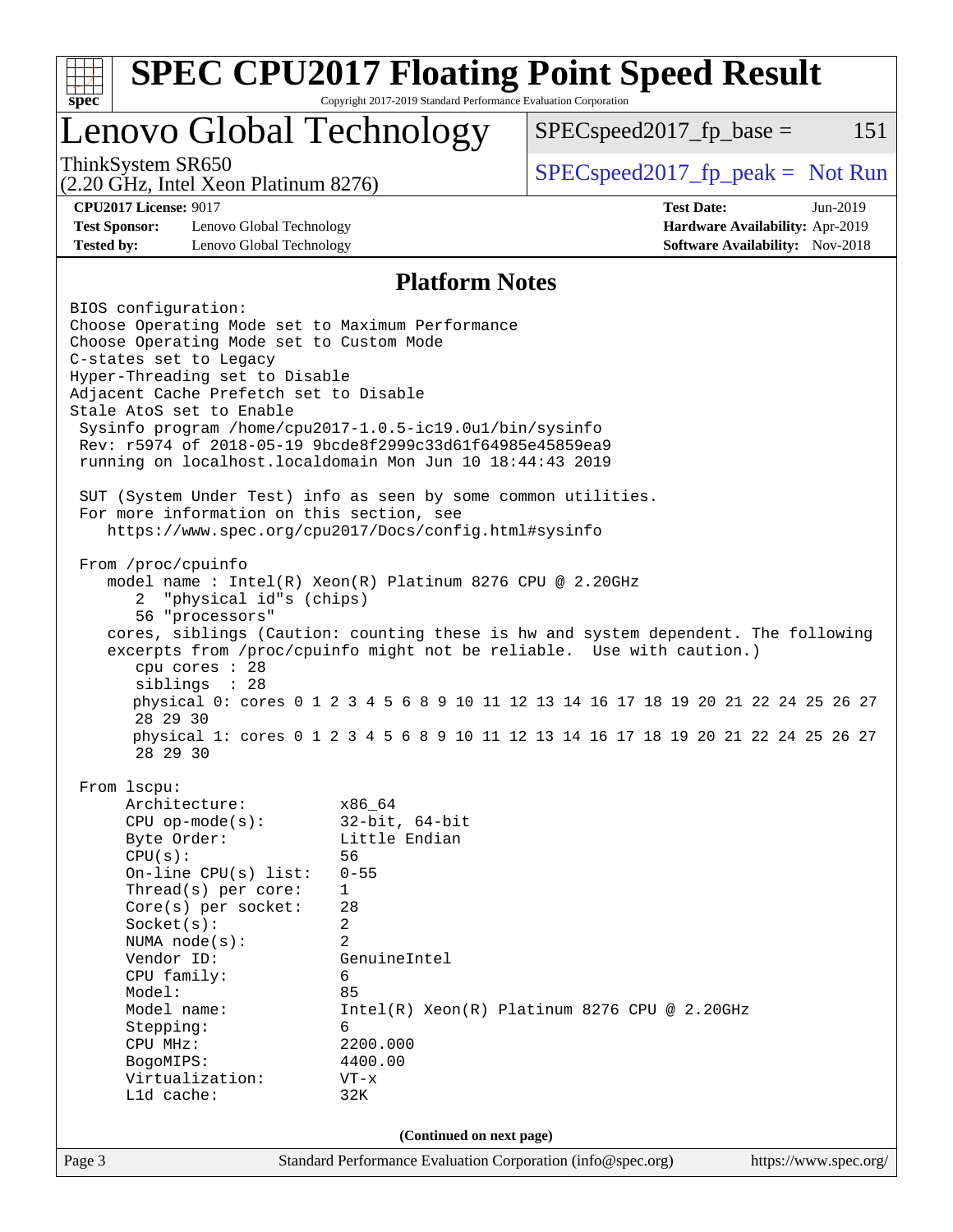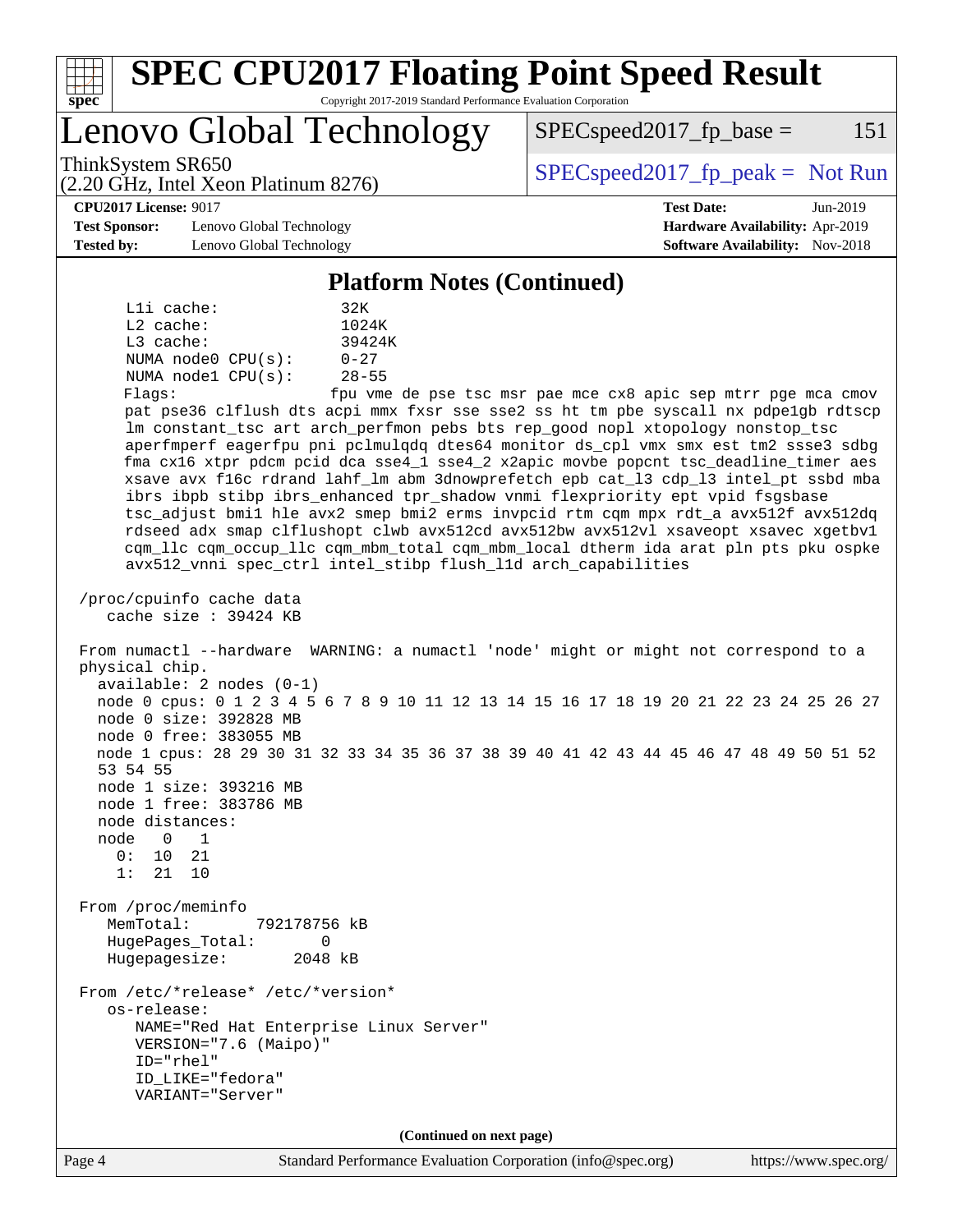

============================================================================== FC 607.cactuBSSN\_s(base)

------------------------------------------------------------------------------

**(Continued on next page)**

Page 5 Standard Performance Evaluation Corporation [\(info@spec.org\)](mailto:info@spec.org) <https://www.spec.org/>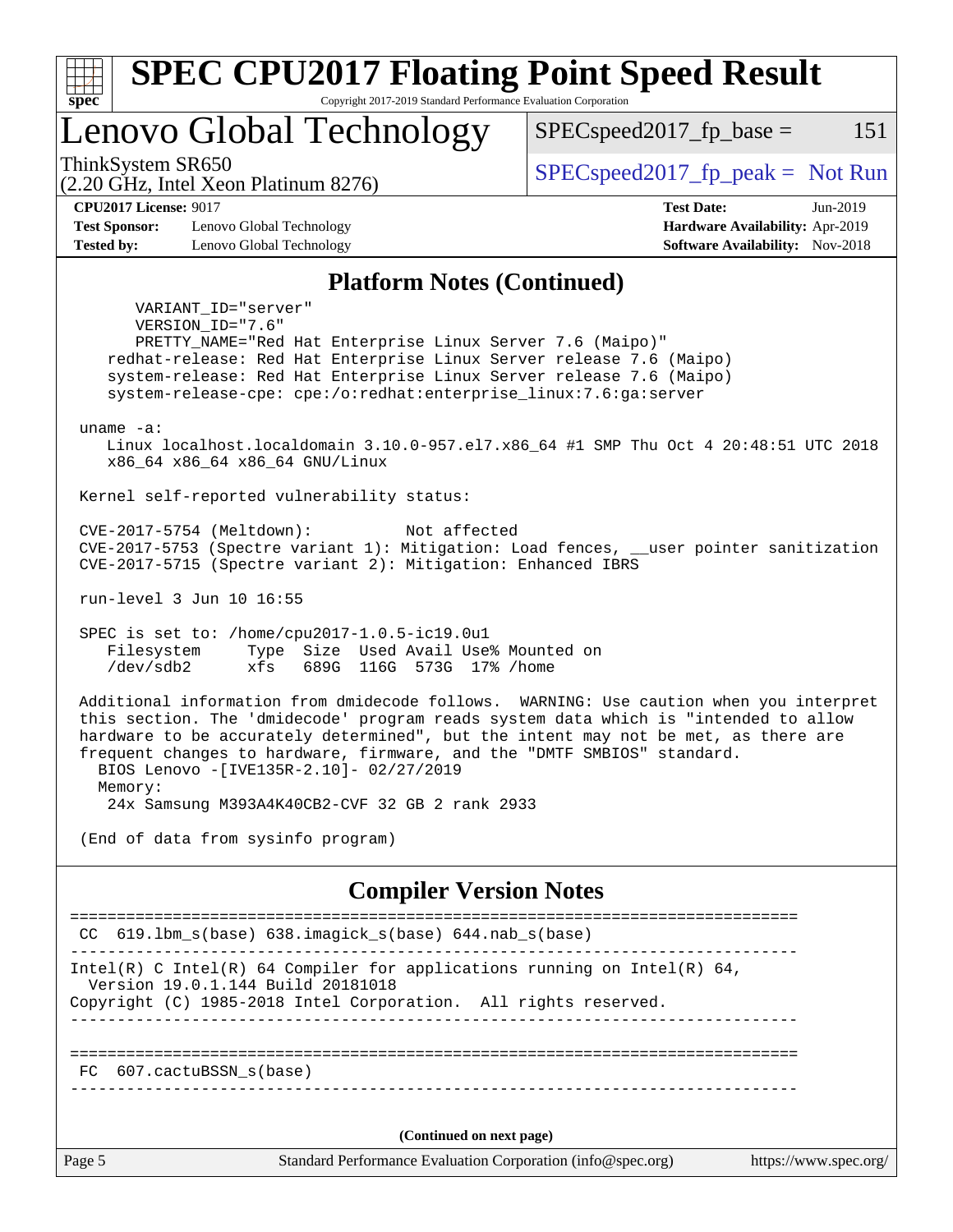

# **[SPEC CPU2017 Floating Point Speed Result](http://www.spec.org/auto/cpu2017/Docs/result-fields.html#SPECCPU2017FloatingPointSpeedResult)**

Copyright 2017-2019 Standard Performance Evaluation Corporation

### Lenovo Global Technology

ThinkSystem SR650<br>  $(2.20 \text{ GHz. Intel Yoon Plotinum } 8276)$  [SPECspeed2017\\_fp\\_peak =](http://www.spec.org/auto/cpu2017/Docs/result-fields.html#SPECspeed2017fppeak) Not Run

 $SPEC speed2017_fp\_base = 151$ 

#### (2.20 GHz, Intel Xeon Platinum 8276)

**[Test Sponsor:](http://www.spec.org/auto/cpu2017/Docs/result-fields.html#TestSponsor)** Lenovo Global Technology **[Hardware Availability:](http://www.spec.org/auto/cpu2017/Docs/result-fields.html#HardwareAvailability)** Apr-2019

**[CPU2017 License:](http://www.spec.org/auto/cpu2017/Docs/result-fields.html#CPU2017License)** 9017 **[Test Date:](http://www.spec.org/auto/cpu2017/Docs/result-fields.html#TestDate)** Jun-2019 **[Tested by:](http://www.spec.org/auto/cpu2017/Docs/result-fields.html#Testedby)** Lenovo Global Technology **[Software Availability:](http://www.spec.org/auto/cpu2017/Docs/result-fields.html#SoftwareAvailability)** Nov-2018

#### **[Compiler Version Notes \(Continued\)](http://www.spec.org/auto/cpu2017/Docs/result-fields.html#CompilerVersionNotes)**

| Intel(R) $C++$ Intel(R) 64 Compiler for applications running on Intel(R) 64,<br>Version 19.0.1.144 Build 20181018                                                                                                                                   |  |  |  |  |  |
|-----------------------------------------------------------------------------------------------------------------------------------------------------------------------------------------------------------------------------------------------------|--|--|--|--|--|
| Copyright (C) 1985-2018 Intel Corporation. All rights reserved.<br>Intel(R) C Intel(R) 64 Compiler for applications running on Intel(R) 64,<br>Version 19.0.1.144 Build 20181018                                                                    |  |  |  |  |  |
| Copyright (C) 1985-2018 Intel Corporation. All rights reserved.<br>Intel(R) Fortran Intel(R) 64 Compiler for applications running on Intel(R)<br>64, Version 19.0.1.144 Build 20181018                                                              |  |  |  |  |  |
| Copyright (C) 1985-2018 Intel Corporation. All rights reserved.                                                                                                                                                                                     |  |  |  |  |  |
| 603.bwaves s(base) 649.fotonik3d s(base) 654.roms s(base)<br>FC.                                                                                                                                                                                    |  |  |  |  |  |
| $Intel(R)$ Fortran Intel(R) 64 Compiler for applications running on Intel(R)<br>64, Version 19.0.1.144 Build 20181018<br>Copyright (C) 1985-2018 Intel Corporation. All rights reserved.                                                            |  |  |  |  |  |
| $CC$ 621.wrf_s(base) 627.cam4_s(base) 628.pop2_s(base)                                                                                                                                                                                              |  |  |  |  |  |
|                                                                                                                                                                                                                                                     |  |  |  |  |  |
| $Intel(R)$ Fortran Intel(R) 64 Compiler for applications running on Intel(R)<br>64, Version 19.0.1.144 Build 20181018                                                                                                                               |  |  |  |  |  |
| Copyright (C) 1985-2018 Intel Corporation. All rights reserved.<br>Intel(R) C Intel(R) 64 Compiler for applications running on Intel(R) 64,<br>Version 19.0.1.144 Build 20181018<br>Copyright (C) 1985-2018 Intel Corporation. All rights reserved. |  |  |  |  |  |
|                                                                                                                                                                                                                                                     |  |  |  |  |  |

### **[Base Compiler Invocation](http://www.spec.org/auto/cpu2017/Docs/result-fields.html#BaseCompilerInvocation)**

[C benchmarks](http://www.spec.org/auto/cpu2017/Docs/result-fields.html#Cbenchmarks): [icc -m64 -std=c11](http://www.spec.org/cpu2017/results/res2019q3/cpu2017-20190624-15522.flags.html#user_CCbase_intel_icc_64bit_c11_33ee0cdaae7deeeab2a9725423ba97205ce30f63b9926c2519791662299b76a0318f32ddfffdc46587804de3178b4f9328c46fa7c2b0cd779d7a61945c91cd35)

[Fortran benchmarks](http://www.spec.org/auto/cpu2017/Docs/result-fields.html#Fortranbenchmarks): [ifort -m64](http://www.spec.org/cpu2017/results/res2019q3/cpu2017-20190624-15522.flags.html#user_FCbase_intel_ifort_64bit_24f2bb282fbaeffd6157abe4f878425411749daecae9a33200eee2bee2fe76f3b89351d69a8130dd5949958ce389cf37ff59a95e7a40d588e8d3a57e0c3fd751)

[Benchmarks using both Fortran and C](http://www.spec.org/auto/cpu2017/Docs/result-fields.html#BenchmarksusingbothFortranandC): [ifort -m64](http://www.spec.org/cpu2017/results/res2019q3/cpu2017-20190624-15522.flags.html#user_CC_FCbase_intel_ifort_64bit_24f2bb282fbaeffd6157abe4f878425411749daecae9a33200eee2bee2fe76f3b89351d69a8130dd5949958ce389cf37ff59a95e7a40d588e8d3a57e0c3fd751) [icc -m64 -std=c11](http://www.spec.org/cpu2017/results/res2019q3/cpu2017-20190624-15522.flags.html#user_CC_FCbase_intel_icc_64bit_c11_33ee0cdaae7deeeab2a9725423ba97205ce30f63b9926c2519791662299b76a0318f32ddfffdc46587804de3178b4f9328c46fa7c2b0cd779d7a61945c91cd35)

[Benchmarks using Fortran, C, and C++:](http://www.spec.org/auto/cpu2017/Docs/result-fields.html#BenchmarksusingFortranCandCXX) [icpc -m64](http://www.spec.org/cpu2017/results/res2019q3/cpu2017-20190624-15522.flags.html#user_CC_CXX_FCbase_intel_icpc_64bit_4ecb2543ae3f1412ef961e0650ca070fec7b7afdcd6ed48761b84423119d1bf6bdf5cad15b44d48e7256388bc77273b966e5eb805aefd121eb22e9299b2ec9d9) [icc -m64 -std=c11](http://www.spec.org/cpu2017/results/res2019q3/cpu2017-20190624-15522.flags.html#user_CC_CXX_FCbase_intel_icc_64bit_c11_33ee0cdaae7deeeab2a9725423ba97205ce30f63b9926c2519791662299b76a0318f32ddfffdc46587804de3178b4f9328c46fa7c2b0cd779d7a61945c91cd35) [ifort -m64](http://www.spec.org/cpu2017/results/res2019q3/cpu2017-20190624-15522.flags.html#user_CC_CXX_FCbase_intel_ifort_64bit_24f2bb282fbaeffd6157abe4f878425411749daecae9a33200eee2bee2fe76f3b89351d69a8130dd5949958ce389cf37ff59a95e7a40d588e8d3a57e0c3fd751)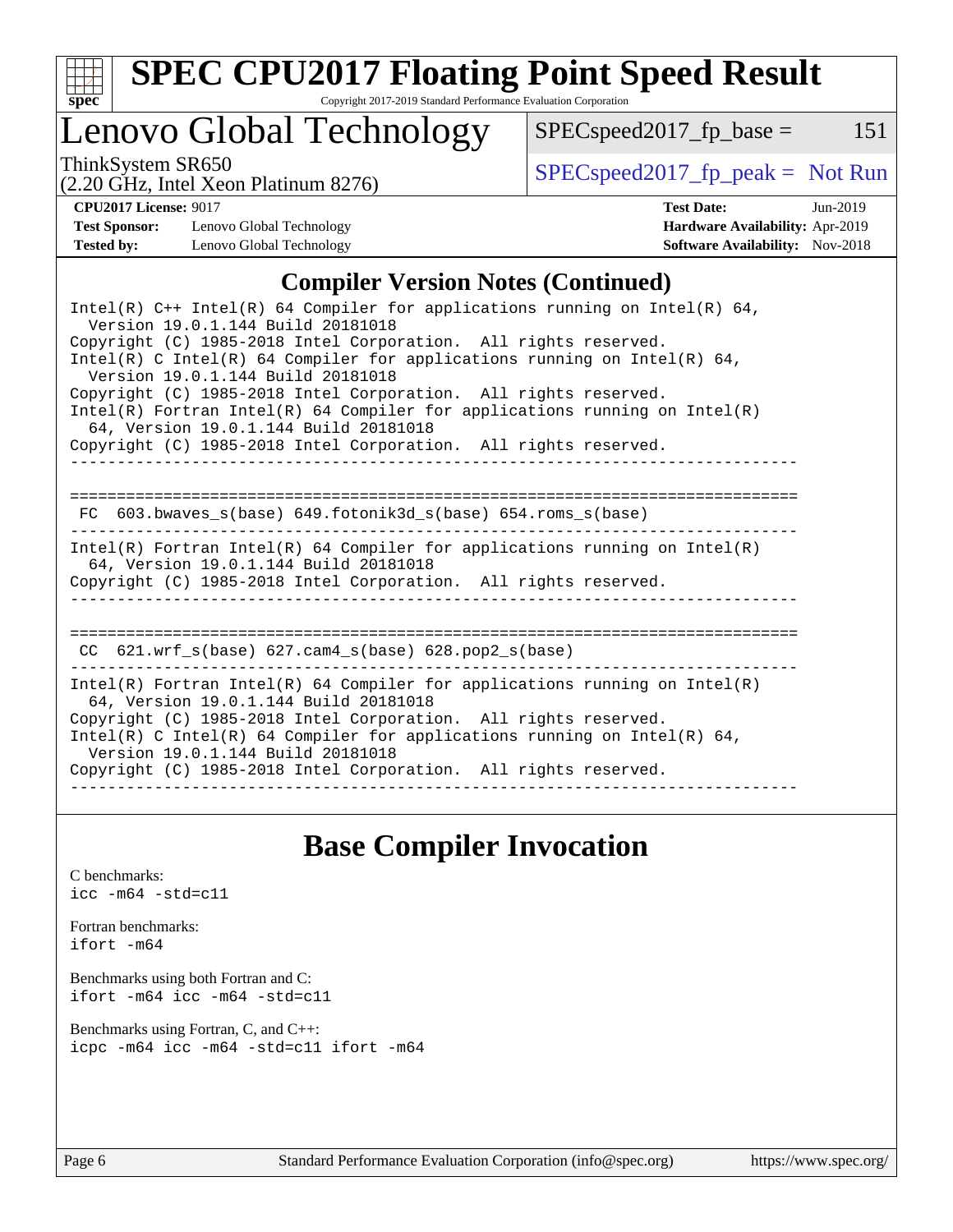

#### **[SPEC CPU2017 Floating Point Speed Result](http://www.spec.org/auto/cpu2017/Docs/result-fields.html#SPECCPU2017FloatingPointSpeedResult)** Copyright 2017-2019 Standard Performance Evaluation Corporation

## Lenovo Global Technology

ThinkSystem SR650<br>  $SPEC speed2017<sub>rfp</sub> peak = Not Run$ 

 $SPEC speed2017<sub>fp</sub> base =  $151$$ 

**[Test Sponsor:](http://www.spec.org/auto/cpu2017/Docs/result-fields.html#TestSponsor)** Lenovo Global Technology **[Hardware Availability:](http://www.spec.org/auto/cpu2017/Docs/result-fields.html#HardwareAvailability)** Apr-2019 **[Tested by:](http://www.spec.org/auto/cpu2017/Docs/result-fields.html#Testedby)** Lenovo Global Technology **[Software Availability:](http://www.spec.org/auto/cpu2017/Docs/result-fields.html#SoftwareAvailability)** Nov-2018

(2.20 GHz, Intel Xeon Platinum 8276)

**[CPU2017 License:](http://www.spec.org/auto/cpu2017/Docs/result-fields.html#CPU2017License)** 9017 **[Test Date:](http://www.spec.org/auto/cpu2017/Docs/result-fields.html#TestDate)** Jun-2019

### **[Base Portability Flags](http://www.spec.org/auto/cpu2017/Docs/result-fields.html#BasePortabilityFlags)**

 603.bwaves\_s: [-DSPEC\\_LP64](http://www.spec.org/cpu2017/results/res2019q3/cpu2017-20190624-15522.flags.html#suite_basePORTABILITY603_bwaves_s_DSPEC_LP64) 607.cactuBSSN\_s: [-DSPEC\\_LP64](http://www.spec.org/cpu2017/results/res2019q3/cpu2017-20190624-15522.flags.html#suite_basePORTABILITY607_cactuBSSN_s_DSPEC_LP64) 619.lbm\_s: [-DSPEC\\_LP64](http://www.spec.org/cpu2017/results/res2019q3/cpu2017-20190624-15522.flags.html#suite_basePORTABILITY619_lbm_s_DSPEC_LP64) 621.wrf\_s: [-DSPEC\\_LP64](http://www.spec.org/cpu2017/results/res2019q3/cpu2017-20190624-15522.flags.html#suite_basePORTABILITY621_wrf_s_DSPEC_LP64) [-DSPEC\\_CASE\\_FLAG](http://www.spec.org/cpu2017/results/res2019q3/cpu2017-20190624-15522.flags.html#b621.wrf_s_baseCPORTABILITY_DSPEC_CASE_FLAG) [-convert big\\_endian](http://www.spec.org/cpu2017/results/res2019q3/cpu2017-20190624-15522.flags.html#user_baseFPORTABILITY621_wrf_s_convert_big_endian_c3194028bc08c63ac5d04de18c48ce6d347e4e562e8892b8bdbdc0214820426deb8554edfa529a3fb25a586e65a3d812c835984020483e7e73212c4d31a38223) 627.cam4\_s: [-DSPEC\\_LP64](http://www.spec.org/cpu2017/results/res2019q3/cpu2017-20190624-15522.flags.html#suite_basePORTABILITY627_cam4_s_DSPEC_LP64) [-DSPEC\\_CASE\\_FLAG](http://www.spec.org/cpu2017/results/res2019q3/cpu2017-20190624-15522.flags.html#b627.cam4_s_baseCPORTABILITY_DSPEC_CASE_FLAG) 628.pop2\_s: [-DSPEC\\_LP64](http://www.spec.org/cpu2017/results/res2019q3/cpu2017-20190624-15522.flags.html#suite_basePORTABILITY628_pop2_s_DSPEC_LP64) [-DSPEC\\_CASE\\_FLAG](http://www.spec.org/cpu2017/results/res2019q3/cpu2017-20190624-15522.flags.html#b628.pop2_s_baseCPORTABILITY_DSPEC_CASE_FLAG) [-convert big\\_endian](http://www.spec.org/cpu2017/results/res2019q3/cpu2017-20190624-15522.flags.html#user_baseFPORTABILITY628_pop2_s_convert_big_endian_c3194028bc08c63ac5d04de18c48ce6d347e4e562e8892b8bdbdc0214820426deb8554edfa529a3fb25a586e65a3d812c835984020483e7e73212c4d31a38223) [-assume byterecl](http://www.spec.org/cpu2017/results/res2019q3/cpu2017-20190624-15522.flags.html#user_baseFPORTABILITY628_pop2_s_assume_byterecl_7e47d18b9513cf18525430bbf0f2177aa9bf368bc7a059c09b2c06a34b53bd3447c950d3f8d6c70e3faf3a05c8557d66a5798b567902e8849adc142926523472) 638.imagick\_s: [-DSPEC\\_LP64](http://www.spec.org/cpu2017/results/res2019q3/cpu2017-20190624-15522.flags.html#suite_basePORTABILITY638_imagick_s_DSPEC_LP64) 644.nab\_s: [-DSPEC\\_LP64](http://www.spec.org/cpu2017/results/res2019q3/cpu2017-20190624-15522.flags.html#suite_basePORTABILITY644_nab_s_DSPEC_LP64) 649.fotonik3d\_s: [-DSPEC\\_LP64](http://www.spec.org/cpu2017/results/res2019q3/cpu2017-20190624-15522.flags.html#suite_basePORTABILITY649_fotonik3d_s_DSPEC_LP64) 654.roms\_s: [-DSPEC\\_LP64](http://www.spec.org/cpu2017/results/res2019q3/cpu2017-20190624-15522.flags.html#suite_basePORTABILITY654_roms_s_DSPEC_LP64)

### **[Base Optimization Flags](http://www.spec.org/auto/cpu2017/Docs/result-fields.html#BaseOptimizationFlags)**

[C benchmarks](http://www.spec.org/auto/cpu2017/Docs/result-fields.html#Cbenchmarks):

[-xCORE-AVX512](http://www.spec.org/cpu2017/results/res2019q3/cpu2017-20190624-15522.flags.html#user_CCbase_f-xCORE-AVX512) [-ipo](http://www.spec.org/cpu2017/results/res2019q3/cpu2017-20190624-15522.flags.html#user_CCbase_f-ipo) [-O3](http://www.spec.org/cpu2017/results/res2019q3/cpu2017-20190624-15522.flags.html#user_CCbase_f-O3) [-no-prec-div](http://www.spec.org/cpu2017/results/res2019q3/cpu2017-20190624-15522.flags.html#user_CCbase_f-no-prec-div) [-qopt-prefetch](http://www.spec.org/cpu2017/results/res2019q3/cpu2017-20190624-15522.flags.html#user_CCbase_f-qopt-prefetch) [-ffinite-math-only](http://www.spec.org/cpu2017/results/res2019q3/cpu2017-20190624-15522.flags.html#user_CCbase_f_finite_math_only_cb91587bd2077682c4b38af759c288ed7c732db004271a9512da14a4f8007909a5f1427ecbf1a0fb78ff2a814402c6114ac565ca162485bbcae155b5e4258871) [-qopt-mem-layout-trans=4](http://www.spec.org/cpu2017/results/res2019q3/cpu2017-20190624-15522.flags.html#user_CCbase_f-qopt-mem-layout-trans_fa39e755916c150a61361b7846f310bcdf6f04e385ef281cadf3647acec3f0ae266d1a1d22d972a7087a248fd4e6ca390a3634700869573d231a252c784941a8) [-qopenmp](http://www.spec.org/cpu2017/results/res2019q3/cpu2017-20190624-15522.flags.html#user_CCbase_qopenmp_16be0c44f24f464004c6784a7acb94aca937f053568ce72f94b139a11c7c168634a55f6653758ddd83bcf7b8463e8028bb0b48b77bcddc6b78d5d95bb1df2967) [-DSPEC\\_OPENMP](http://www.spec.org/cpu2017/results/res2019q3/cpu2017-20190624-15522.flags.html#suite_CCbase_DSPEC_OPENMP)

[Fortran benchmarks](http://www.spec.org/auto/cpu2017/Docs/result-fields.html#Fortranbenchmarks):

[-DSPEC\\_OPENMP](http://www.spec.org/cpu2017/results/res2019q3/cpu2017-20190624-15522.flags.html#suite_FCbase_DSPEC_OPENMP) [-xCORE-AVX512](http://www.spec.org/cpu2017/results/res2019q3/cpu2017-20190624-15522.flags.html#user_FCbase_f-xCORE-AVX512) [-ipo](http://www.spec.org/cpu2017/results/res2019q3/cpu2017-20190624-15522.flags.html#user_FCbase_f-ipo) [-O3](http://www.spec.org/cpu2017/results/res2019q3/cpu2017-20190624-15522.flags.html#user_FCbase_f-O3) [-no-prec-div](http://www.spec.org/cpu2017/results/res2019q3/cpu2017-20190624-15522.flags.html#user_FCbase_f-no-prec-div) [-qopt-prefetch](http://www.spec.org/cpu2017/results/res2019q3/cpu2017-20190624-15522.flags.html#user_FCbase_f-qopt-prefetch) [-ffinite-math-only](http://www.spec.org/cpu2017/results/res2019q3/cpu2017-20190624-15522.flags.html#user_FCbase_f_finite_math_only_cb91587bd2077682c4b38af759c288ed7c732db004271a9512da14a4f8007909a5f1427ecbf1a0fb78ff2a814402c6114ac565ca162485bbcae155b5e4258871) [-qopt-mem-layout-trans=4](http://www.spec.org/cpu2017/results/res2019q3/cpu2017-20190624-15522.flags.html#user_FCbase_f-qopt-mem-layout-trans_fa39e755916c150a61361b7846f310bcdf6f04e385ef281cadf3647acec3f0ae266d1a1d22d972a7087a248fd4e6ca390a3634700869573d231a252c784941a8) [-qopenmp](http://www.spec.org/cpu2017/results/res2019q3/cpu2017-20190624-15522.flags.html#user_FCbase_qopenmp_16be0c44f24f464004c6784a7acb94aca937f053568ce72f94b139a11c7c168634a55f6653758ddd83bcf7b8463e8028bb0b48b77bcddc6b78d5d95bb1df2967) [-nostandard-realloc-lhs](http://www.spec.org/cpu2017/results/res2019q3/cpu2017-20190624-15522.flags.html#user_FCbase_f_2003_std_realloc_82b4557e90729c0f113870c07e44d33d6f5a304b4f63d4c15d2d0f1fab99f5daaed73bdb9275d9ae411527f28b936061aa8b9c8f2d63842963b95c9dd6426b8a)

[Benchmarks using both Fortran and C](http://www.spec.org/auto/cpu2017/Docs/result-fields.html#BenchmarksusingbothFortranandC):

[-xCORE-AVX512](http://www.spec.org/cpu2017/results/res2019q3/cpu2017-20190624-15522.flags.html#user_CC_FCbase_f-xCORE-AVX512) [-ipo](http://www.spec.org/cpu2017/results/res2019q3/cpu2017-20190624-15522.flags.html#user_CC_FCbase_f-ipo) [-O3](http://www.spec.org/cpu2017/results/res2019q3/cpu2017-20190624-15522.flags.html#user_CC_FCbase_f-O3) [-no-prec-div](http://www.spec.org/cpu2017/results/res2019q3/cpu2017-20190624-15522.flags.html#user_CC_FCbase_f-no-prec-div) [-qopt-prefetch](http://www.spec.org/cpu2017/results/res2019q3/cpu2017-20190624-15522.flags.html#user_CC_FCbase_f-qopt-prefetch) [-ffinite-math-only](http://www.spec.org/cpu2017/results/res2019q3/cpu2017-20190624-15522.flags.html#user_CC_FCbase_f_finite_math_only_cb91587bd2077682c4b38af759c288ed7c732db004271a9512da14a4f8007909a5f1427ecbf1a0fb78ff2a814402c6114ac565ca162485bbcae155b5e4258871) [-qopt-mem-layout-trans=4](http://www.spec.org/cpu2017/results/res2019q3/cpu2017-20190624-15522.flags.html#user_CC_FCbase_f-qopt-mem-layout-trans_fa39e755916c150a61361b7846f310bcdf6f04e385ef281cadf3647acec3f0ae266d1a1d22d972a7087a248fd4e6ca390a3634700869573d231a252c784941a8) [-qopenmp](http://www.spec.org/cpu2017/results/res2019q3/cpu2017-20190624-15522.flags.html#user_CC_FCbase_qopenmp_16be0c44f24f464004c6784a7acb94aca937f053568ce72f94b139a11c7c168634a55f6653758ddd83bcf7b8463e8028bb0b48b77bcddc6b78d5d95bb1df2967) [-DSPEC\\_OPENMP](http://www.spec.org/cpu2017/results/res2019q3/cpu2017-20190624-15522.flags.html#suite_CC_FCbase_DSPEC_OPENMP) [-nostandard-realloc-lhs](http://www.spec.org/cpu2017/results/res2019q3/cpu2017-20190624-15522.flags.html#user_CC_FCbase_f_2003_std_realloc_82b4557e90729c0f113870c07e44d33d6f5a304b4f63d4c15d2d0f1fab99f5daaed73bdb9275d9ae411527f28b936061aa8b9c8f2d63842963b95c9dd6426b8a)

[Benchmarks using Fortran, C, and C++:](http://www.spec.org/auto/cpu2017/Docs/result-fields.html#BenchmarksusingFortranCandCXX)

[-xCORE-AVX512](http://www.spec.org/cpu2017/results/res2019q3/cpu2017-20190624-15522.flags.html#user_CC_CXX_FCbase_f-xCORE-AVX512) [-ipo](http://www.spec.org/cpu2017/results/res2019q3/cpu2017-20190624-15522.flags.html#user_CC_CXX_FCbase_f-ipo) [-O3](http://www.spec.org/cpu2017/results/res2019q3/cpu2017-20190624-15522.flags.html#user_CC_CXX_FCbase_f-O3) [-no-prec-div](http://www.spec.org/cpu2017/results/res2019q3/cpu2017-20190624-15522.flags.html#user_CC_CXX_FCbase_f-no-prec-div) [-qopt-prefetch](http://www.spec.org/cpu2017/results/res2019q3/cpu2017-20190624-15522.flags.html#user_CC_CXX_FCbase_f-qopt-prefetch) [-ffinite-math-only](http://www.spec.org/cpu2017/results/res2019q3/cpu2017-20190624-15522.flags.html#user_CC_CXX_FCbase_f_finite_math_only_cb91587bd2077682c4b38af759c288ed7c732db004271a9512da14a4f8007909a5f1427ecbf1a0fb78ff2a814402c6114ac565ca162485bbcae155b5e4258871) [-qopt-mem-layout-trans=4](http://www.spec.org/cpu2017/results/res2019q3/cpu2017-20190624-15522.flags.html#user_CC_CXX_FCbase_f-qopt-mem-layout-trans_fa39e755916c150a61361b7846f310bcdf6f04e385ef281cadf3647acec3f0ae266d1a1d22d972a7087a248fd4e6ca390a3634700869573d231a252c784941a8) [-qopenmp](http://www.spec.org/cpu2017/results/res2019q3/cpu2017-20190624-15522.flags.html#user_CC_CXX_FCbase_qopenmp_16be0c44f24f464004c6784a7acb94aca937f053568ce72f94b139a11c7c168634a55f6653758ddd83bcf7b8463e8028bb0b48b77bcddc6b78d5d95bb1df2967) [-DSPEC\\_OPENMP](http://www.spec.org/cpu2017/results/res2019q3/cpu2017-20190624-15522.flags.html#suite_CC_CXX_FCbase_DSPEC_OPENMP) [-nostandard-realloc-lhs](http://www.spec.org/cpu2017/results/res2019q3/cpu2017-20190624-15522.flags.html#user_CC_CXX_FCbase_f_2003_std_realloc_82b4557e90729c0f113870c07e44d33d6f5a304b4f63d4c15d2d0f1fab99f5daaed73bdb9275d9ae411527f28b936061aa8b9c8f2d63842963b95c9dd6426b8a)

The flags files that were used to format this result can be browsed at

<http://www.spec.org/cpu2017/flags/Intel-ic18.0-official-linux64.2019-04-02.html> <http://www.spec.org/cpu2017/flags/Lenovo-Platform-SPECcpu2017-Flags-V1.2-CLX-A.html>

You can also download the XML flags sources by saving the following links: <http://www.spec.org/cpu2017/flags/Intel-ic18.0-official-linux64.2019-04-02.xml> <http://www.spec.org/cpu2017/flags/Lenovo-Platform-SPECcpu2017-Flags-V1.2-CLX-A.xml>